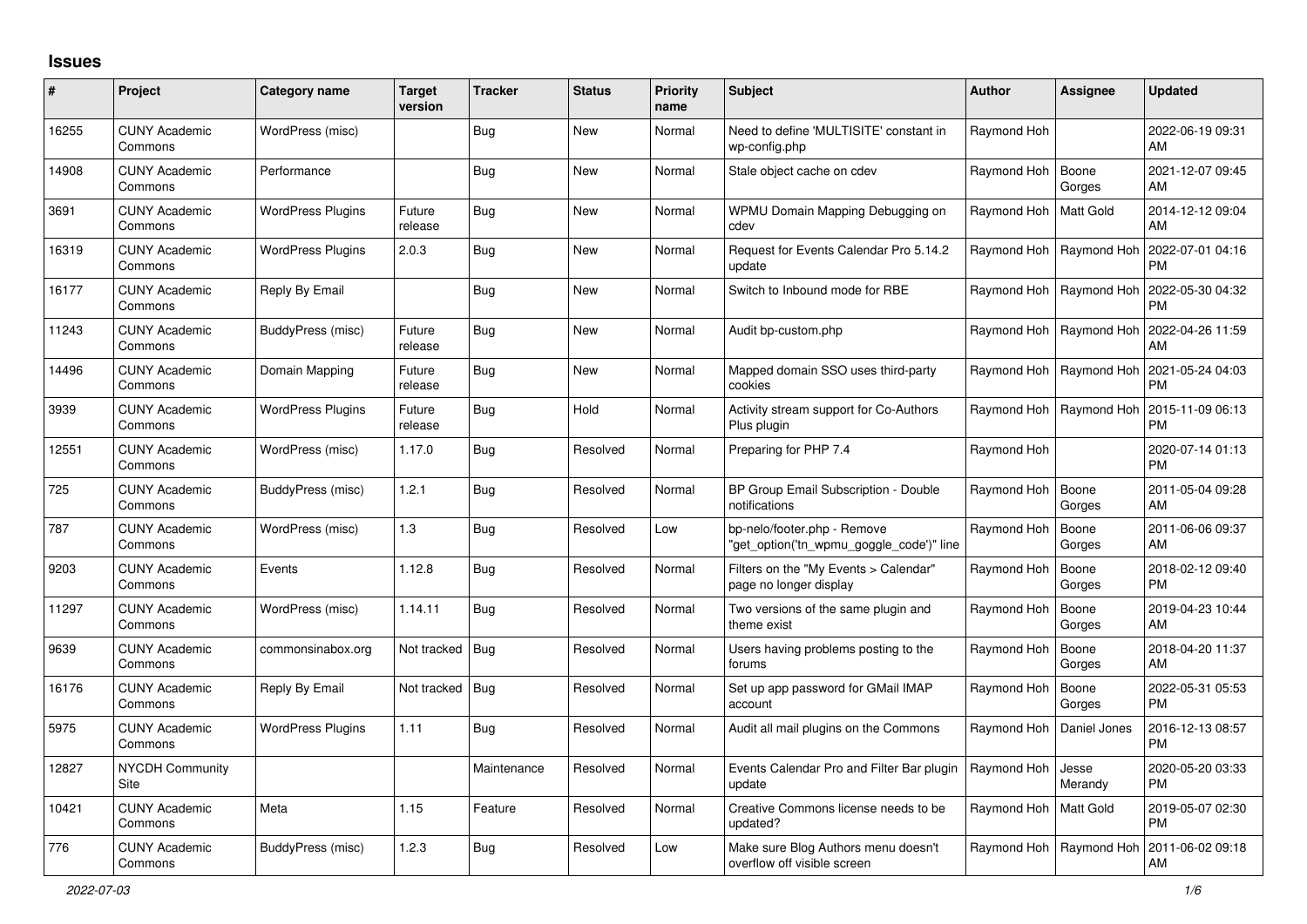| #    | Project                         | <b>Category name</b>       | <b>Target</b><br>version | <b>Tracker</b> | <b>Status</b> | <b>Priority</b><br>name | <b>Subject</b>                                                                                       | Author                    | Assignee                  | <b>Updated</b>                |
|------|---------------------------------|----------------------------|--------------------------|----------------|---------------|-------------------------|------------------------------------------------------------------------------------------------------|---------------------------|---------------------------|-------------------------------|
| 788  | <b>CUNY Academic</b><br>Commons | WordPress (misc)           | 1.2.3                    | Bug            | Resolved      | Low                     | bp-nelo/functions.php - Remove<br>redundant BP textdomain call                                       | Raymond Hoh   Raymond Hoh |                           | 2011-06-02 05:05<br><b>PM</b> |
| 1856 | <b>CUNY Academic</b><br>Commons | WordPress (misc)           | 1.4                      | Bug            | Resolved      | Normal                  | htpasswd on cdev conflicting with WP<br>cron                                                         | Raymond Hoh   Raymond Hoh |                           | 2012-04-24 03:19<br><b>PM</b> |
| 2054 | <b>CUNY Academic</b><br>Commons | WordPress (misc)           | 1.4.3                    | Bug            | Resolved      | Normal                  | Fix errors in BP External Activity                                                                   | Raymond Hoh               | Raymond Hoh               | 2012-08-23 01:27<br><b>PM</b> |
| 2263 | <b>CUNY Academic</b><br>Commons | WordPress (misc)           | 1.4.13                   | Bug            | Resolved      | Normal                  | Google Docs Shortcode doesn't support<br>older presentations                                         | Raymond Hoh   Raymond Hoh |                           | 2012-12-11 06:48<br><b>PM</b> |
| 3402 | <b>CUNY Academic</b><br>Commons | <b>WordPress Themes</b>    | 1.6.14                   | <b>Bug</b>     | Resolved      | Normal                  | Clicking subnav tabs on "News" tab does<br>not work                                                  | Raymond Hoh   Raymond Hoh |                           | 2014-08-25 10:09<br>PM        |
| 3546 | <b>CUNY Academic</b><br>Commons | My Commons                 | 1.7                      | Bug            | Resolved      | High                    | My Commons - New user sees all site<br>activity for "Everything" and "My Sites"<br>tabs              | Raymond Hoh   Raymond Hoh |                           | 2014-10-10 03:12<br><b>PM</b> |
| 3781 | <b>CUNY Academic</b><br>Commons | <b>Email Notifications</b> | 1.7.11                   | Bug            | Resolved      | Normal                  | Plain-text email formatting issues                                                                   |                           | Raymond Hoh   Raymond Hoh | 2015-02-02 01:27<br>AM        |
| 3792 | <b>CUNY Academic</b><br>Commons | My Commons                 | 1.7.13                   | Bug            | Resolved      | Normal                  | My Commons adjustments for<br>BuddyPress 2.2                                                         | Raymond Hoh   Raymond Hoh |                           | 2015-02-21 06:48<br><b>PM</b> |
| 4083 | <b>CUNY Academic</b><br>Commons | My Commons                 | 1.8.1                    | <b>Bug</b>     | Resolved      | Normal                  | My Commons: New users see empty<br>'group joined" activity items                                     |                           | Raymond Hoh   Raymond Hoh | 2015-05-26 09:37<br>AM        |
| 4073 | <b>CUNY Academic</b><br>Commons | Group Forums               | 1.9                      | Bug            | Resolved      | Normal                  | Group forum search should show within<br>group layout                                                | Raymond Hoh   Raymond Hoh |                           | 2015-11-10 06:34<br><b>PM</b> |
| 5257 | <b>CUNY Academic</b><br>Commons | Social Paper               | 1.9.9                    | Bug            | Resolved      | Normal                  | Social Paper: Comment indicator<br>disappears after adding a comment to a<br>paragraph with no count | Raymond Hoh   Raymond Hoh |                           | 2016-02-25 03:07<br><b>PM</b> |
| 5836 | <b>CUNY Academic</b><br>Commons | Upgrades                   | 1.9.22                   | Bug            | Resolved      | Normal                  | Memcached caching strategy on new<br>server                                                          | Raymond Hoh   Raymond Hoh |                           | 2016-07-26 01:45<br><b>PM</b> |
| 5850 | <b>CUNY Academic</b><br>Commons | Server                     | 1.9.22                   | Bug            | Resolved      | Normal                  | New server -<br>\$_SERVER['REMOTE_ADDR'] using<br>private IP instead of user IP                      | Raymond Hoh   Raymond Hoh |                           | 2016-07-29 02:42<br><b>PM</b> |
| 6043 | <b>CUNY Academic</b><br>Commons | <b>Email Notifications</b> | 1.9.28                   | Bug            | Resolved      | Normal                  | Emails should not be sent to<br>noreply@commons.gc.cuny.edu                                          |                           | Raymond Hoh   Raymond Hoh | 2016-09-19 05:33<br><b>PM</b> |
| 4985 | <b>CUNY Academic</b><br>Commons | ZenDesk                    | 1.9.32                   | <b>Bug</b>     | Resolved      | Normal                  | ZenDesk Feedback Tab is being<br>deprecated                                                          |                           | Raymond Hoh   Raymond Hoh | 2016-11-01 10:20<br>AM        |
| 3780 | <b>CUNY Academic</b><br>Commons | WordPress (misc)           | 1.10                     | Bug            | Resolved      | Normal                  | wp-login.php template styling                                                                        |                           | Raymond Hoh   Raymond Hoh | 2016-08-24 06:30<br>AM        |
| 5313 | <b>CUNY Academic</b><br>Commons | <b>Email Notifications</b> | 1.10                     | Bug            | Resolved      | High                    | Migrate over to BuddyPress 2.5 Emails                                                                | Raymond Hoh   Raymond Hoh |                           | 2016-05-31 11:29<br>AM        |
| 5652 | <b>CUNY Academic</b><br>Commons | <b>Email Notifications</b> | 1.10                     | Bug            | Resolved      | Normal                  | BP Email - Multiple Forum Post email<br>doesn't show content                                         | Raymond Hoh               | Raymond Hoh               | 2016-06-27 04:14<br><b>PM</b> |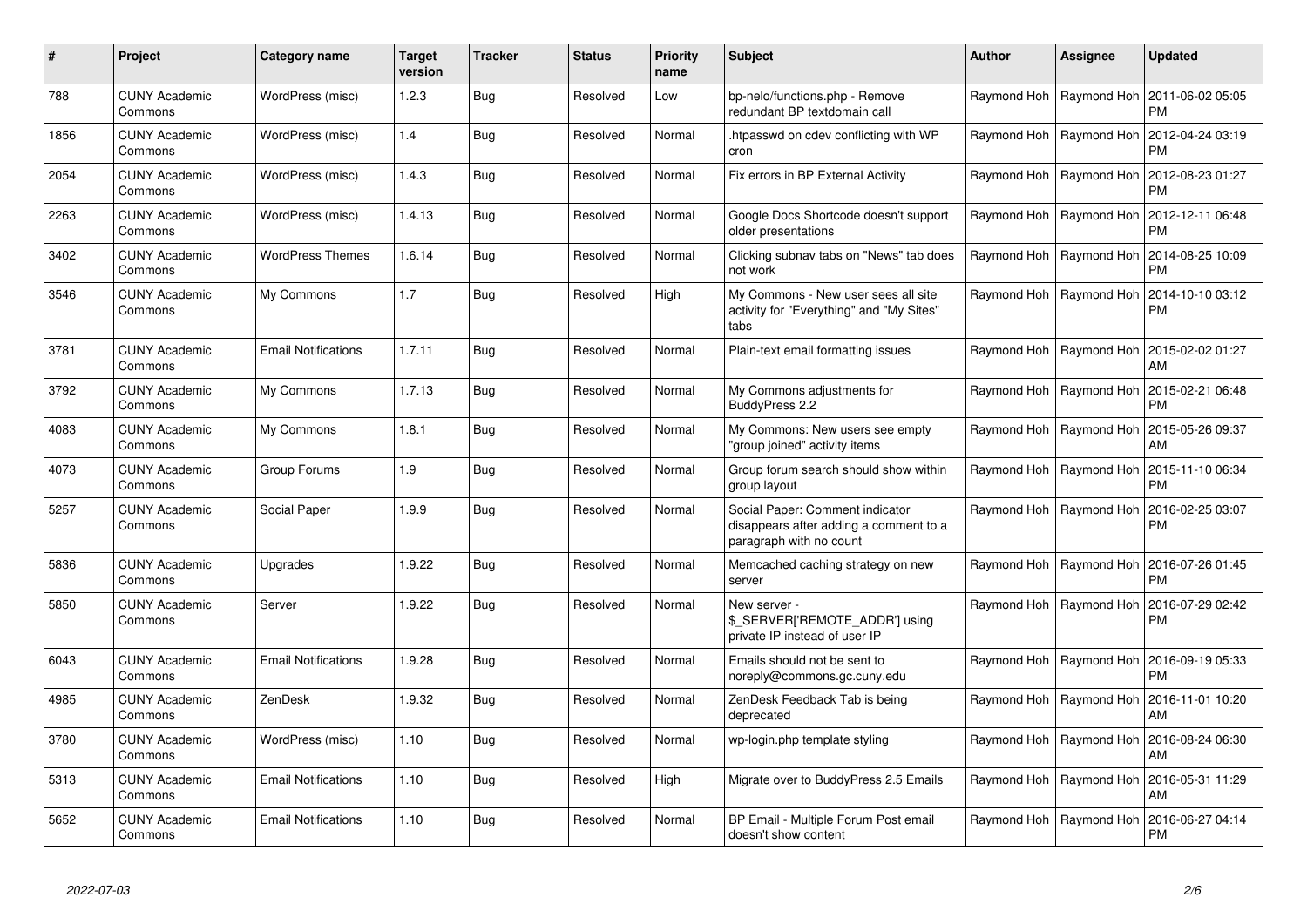| $\pmb{\#}$ | Project                         | <b>Category name</b>       | Target<br>version | <b>Tracker</b> | <b>Status</b> | <b>Priority</b><br>name | <b>Subject</b>                                                              | <b>Author</b> | <b>Assignee</b>           | <b>Updated</b>                                     |
|------------|---------------------------------|----------------------------|-------------------|----------------|---------------|-------------------------|-----------------------------------------------------------------------------|---------------|---------------------------|----------------------------------------------------|
| 7217       | <b>CUNY Academic</b><br>Commons | Events                     | 1.10.6            | <b>Bug</b>     | Resolved      | Normal                  | BP Event Organiser issues with WP 4.7<br>and Shortcake                      |               | Raymond Hoh   Raymond Hoh | 2016-12-21 11:57<br><b>PM</b>                      |
| 7815       | <b>CUNY Academic</b><br>Commons | Reply By Email             | 1.10.14           | <b>Bug</b>     | Resolved      | Normal                  | RBE "Connect" button hangs                                                  |               | Raymond Hoh   Raymond Hoh | 2017-03-21 12:59<br><b>PM</b>                      |
| 8000       | <b>CUNY Academic</b><br>Commons | Reply By Email             | 1.10.17           | <b>Bug</b>     | Resolved      | Normal                  | Issues with RBE email sent date                                             |               | Raymond Hoh   Raymond Hoh | 2017-04-20 10:32<br><b>PM</b>                      |
| 8891       | <b>CUNY Academic</b><br>Commons | Reply By Email             | 1.12.1            | Design/UX      | Resolved      | Normal                  | Usability improvements for RBE Forum<br>Attachments                         |               | Raymond Hoh   Raymond Hoh | 2017-11-13 06:07<br><b>PM</b>                      |
| 9011       | <b>CUNY Academic</b><br>Commons | My Commons                 | 1.12.6            | <b>Bug</b>     | Resolved      | Normal                  | My Commons - Fix "About My Commons"<br>link                                 |               | Raymond Hoh   Raymond Hoh | 2018-01-09 11:13<br>AM                             |
| 9066       | <b>CUNY Academic</b><br>Commons | Reply By Email             | 1.12.6            | Bug            | Resolved      | Normal                  | RBE error email not firing for new topics<br>when attachment is too large   |               | Raymond Hoh   Raymond Hoh | 2018-01-08 04:49<br><b>PM</b>                      |
| 9177       | <b>CUNY Academic</b><br>Commons | Social Paper               | 1.12.8            | <b>Bug</b>     | Resolved      | Normal                  | Social Paper directory not showing any<br>papers                            |               | Raymond Hoh   Raymond Hoh | 2018-02-13 01:10<br><b>PM</b>                      |
| 9202       | <b>CUNY Academic</b><br>Commons | Reply By Email             | 1.12.8            | <b>Bug</b>     | Resolved      | Normal                  | Attachment error emails missing topic<br>name                               |               | Raymond Hoh   Raymond Hoh | 2018-02-13 10:49<br>AM                             |
| 9486       | <b>CUNY Academic</b><br>Commons | Group Forums               | 1.12.11           | Bug            | Resolved      | Normal                  | Revision logs show up when quoting a full<br>forum post                     |               | Raymond Hoh   Raymond Hoh | 2018-03-27 12:49<br><b>PM</b>                      |
| 9810       | <b>CUNY Academic</b><br>Commons | <b>WordPress Plugins</b>   | 1.13.2            | <b>Bug</b>     | Resolved      | Normal                  | Yoast SEO doesn't support the Guest<br>Authors feature of Co-Authors Plus   |               | Raymond Hoh   Raymond Hoh | 2018-05-22 11:56<br>AM                             |
| 10564      | <b>CUNY Academic</b><br>Commons | <b>WordPress Plugins</b>   | 1.14.1            | Bug            | Resolved      | Normal                  | PHP 7.2 Incompatibility Problems                                            |               | Raymond Hoh   Raymond Hoh | 2018-11-19 10:06<br>AM                             |
| 11083      | <b>CUNY Academic</b><br>Commons | BuddyPress (misc)          | 1.14.6            | Bug            | Resolved      | Normal                  | 'My Settings > Export Data" page is blank                                   |               | Raymond Hoh   Raymond Hoh | 2019-02-12 12:08<br><b>PM</b>                      |
| 11164      | <b>CUNY Academic</b><br>Commons | Spam/Spam<br>Prevention    | 1.14.7            | Bug            | Resolved      | Normal                  | Anonymous blog comments are empty                                           |               | Raymond Hoh   Raymond Hoh | 2019-02-26 02:04<br><b>PM</b>                      |
| 11250      | <b>CUNY Academic</b><br>Commons | WordPress (misc)           | 1.14.11           | Feature        | Resolved      | Normal                  | Update assets needed for GCDI site                                          |               | Raymond Hoh   Raymond Hoh | 2019-04-23 09:27<br>AM                             |
| 11335      | <b>CUNY Academic</b><br>Commons | <b>WordPress Plugins</b>   | 1.15              | <b>Bug</b>     | Resolved      | Normal                  | Add mobile responsive styles for Creative<br>Commons license popup          |               | Raymond Hoh   Raymond Hoh | 2019-04-16 02:21<br><b>PM</b>                      |
| 11855      | <b>CUNY Academic</b><br>Commons | WordPress (misc)           | 1.15.10           | Bug            | Resolved      | Normal                  | "More Privacy Options" message not<br>showing on login page                 |               |                           | Raymond Hoh   Raymond Hoh   2019-09-24 11:09<br>AM |
| 11891      | <b>CUNY Academic</b><br>Commons | Events                     | 1.15.10           | <b>Bug</b>     | Resolved      | Normal                  | Private group calendar iCal URLs should<br>be accessible without logging in |               | Raymond Hoh   Raymond Hoh | 2019-09-24 11:09<br>AM                             |
| 11998      | <b>CUNY Academic</b><br>Commons | <b>Email Notifications</b> | 1.15.12           | Bug            | Resolved      | Normal                  | Groupblog post emails can potentially<br>contain the wrong content          |               | Raymond Hoh   Raymond Hoh | 2019-10-22 11:54<br>AM                             |
| 12240      | <b>CUNY Academic</b><br>Commons | <b>WordPress Plugins</b>   | 1.16.3            | <b>Bug</b>     | Resolved      | Normal                  | wp-ms-request-membership not added<br>properly as a git submodule           | Raymond Hoh   | Raymond Hoh               | 2019-12-27 01:05<br><b>PM</b>                      |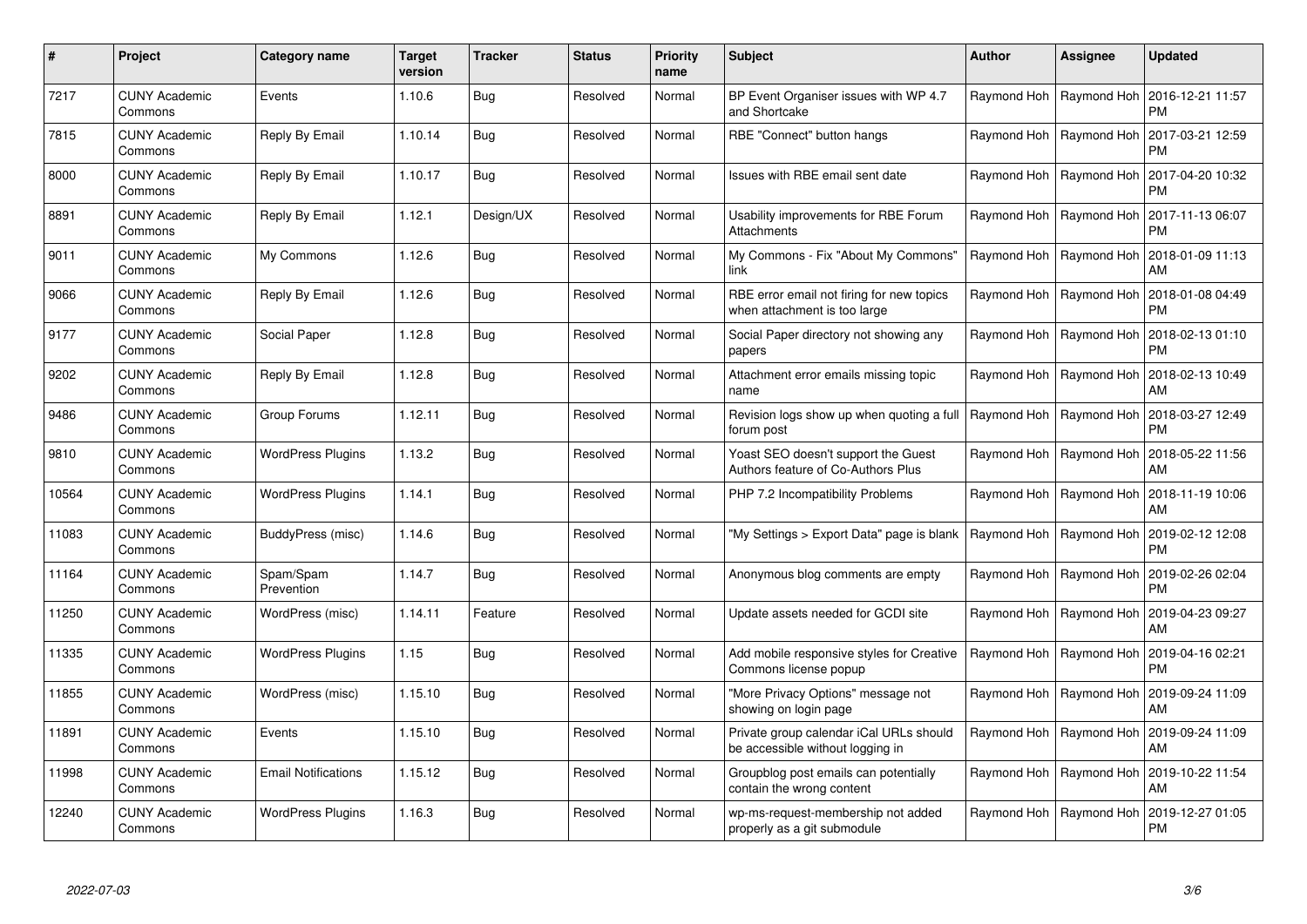| #     | Project                         | Category name                  | <b>Target</b><br>version | <b>Tracker</b> | <b>Status</b> | <b>Priority</b><br>name | Subject                                                                                                                               | <b>Author</b> | <b>Assignee</b>           | <b>Updated</b>                                            |
|-------|---------------------------------|--------------------------------|--------------------------|----------------|---------------|-------------------------|---------------------------------------------------------------------------------------------------------------------------------------|---------------|---------------------------|-----------------------------------------------------------|
| 12594 | <b>CUNY Academic</b><br>Commons | <b>WordPress Plugins</b>       | 1.16.9                   | <b>Bug</b>     | Resolved      | Normal                  | Remove Backtype Connect plugin                                                                                                        |               | Raymond Hoh   Raymond Hoh | 2020-04-14 11:20<br>AM                                    |
| 12606 | <b>CUNY Academic</b><br>Commons | <b>WordPress Plugins</b>       | 1.16.9                   | <b>Bug</b>     | Resolved      | Normal                  | Disable PHP sessions for Custom<br>Sidebars plugin                                                                                    |               | Raymond Hoh   Raymond Hoh | 2020-04-14 11:20<br>AM                                    |
| 12654 | <b>CUNY Academic</b><br>Commons | <b>WordPress Plugins</b>       | 1.16.9                   | Feature        | Resolved      | Normal                  | Update Google Docs Shortcode to v0.5                                                                                                  |               | Raymond Hoh   Raymond Hoh | 2020-04-14 11:20<br>AM                                    |
| 12850 | <b>CUNY Academic</b><br>Commons | <b>WordPress Plugins</b>       | 1.16.14                  | <b>Bug</b>     | Resolved      | Normal                  | Event Tickets plugin calls<br>wp cache flush() after every ticket<br>addition                                                         |               | Raymond Hoh   Raymond Hoh | 2020-06-09 11:56<br>AM                                    |
| 13000 | <b>CUNY Academic</b><br>Commons | Accessibility                  | 1.17.0                   | Feature        | Resolved      | Normal                  | New accessible email subscriptions panel                                                                                              |               | Raymond Hoh   Raymond Hoh | 2020-07-28 11:09<br>AM                                    |
| 13332 | <b>CUNY Academic</b><br>Commons | Reply By Email                 | 1.17.4                   | <b>Bug</b>     | Resolved      | Normal                  | 'Reply-To' email header can be corrupted<br>in WordPress 5.5                                                                          |               | Raymond Hoh   Raymond Hoh | 2020-09-22 12:08<br><b>PM</b>                             |
| 13497 | <b>CUNY Academic</b><br>Commons | Internal Tools and<br>Workflow | 1.17.6                   | <b>Bug</b>     | Resolved      | Normal                  | Remove Elemental theme cache files                                                                                                    |               | Raymond Hoh   Raymond Hoh | 2020-10-27 11:00<br>AM                                    |
| 13455 | <b>CUNY Academic</b><br>Commons | Domain Mapping                 | 1.18.0                   | <b>Bug</b>     | Resolved      | Normal                  | Switch from WPMU Domain Mapping to<br>Mercator                                                                                        |               | Raymond Hoh   Raymond Hoh | 2020-12-08 11:18<br>AM                                    |
| 13721 | <b>CUNY Academic</b><br>Commons | <b>WordPress Plugins</b>       | 1.18.1                   | <b>Bug</b>     | Resolved      | Normal                  | Update Contact Form 7                                                                                                                 |               | Raymond Hoh   Raymond Hoh | 2020-12-17 08:41<br><b>PM</b>                             |
| 13859 | <b>CUNY Academic</b><br>Commons | BuddyPress (misc)              | 1.18.3                   | <b>Bug</b>     | Resolved      | Normal                  | Reset current blog in BP MPO Activity<br>Filter plugin                                                                                |               | Raymond Hoh   Raymond Hoh | 2021-01-26 04:43<br><b>PM</b>                             |
| 13966 | <b>CUNY Academic</b><br>Commons | Reply By Email                 | 1.18.5                   | <b>Bug</b>     | Resolved      | High                    | Replying by email to a trashed or<br>spammed forum topic causes a fatal error                                                         |               | Raymond Hoh   Raymond Hoh | 2021-02-09 02:32<br><b>PM</b>                             |
| 14299 | <b>CUNY Academic</b><br>Commons | WordPress (misc)               | 1.18.8                   | <b>Bug</b>     | Resolved      | Normal                  | Remove Site Health scheduled task                                                                                                     |               | Raymond Hoh   Raymond Hoh | 2021-04-09 06:57<br><b>PM</b>                             |
| 14704 | <b>CUNY Academic</b><br>Commons | Group Forums                   | 1.18.16                  | <b>Bug</b>     | Resolved      | Normal                  | Additional bbPress fixes                                                                                                              |               | Raymond Hoh   Raymond Hoh | 2021-08-10 11:16<br>AM                                    |
| 14749 | <b>CUNY Academic</b><br>Commons | DiRT Integration               | 1.18.18                  | <b>Bug</b>     | Resolved      | Normal                  | 'Digital Research Tools" adminbar item<br>should not show when logged out                                                             |               | Raymond Hoh   Raymond Hoh | 2021-09-07 11:51<br>AM                                    |
| 14223 | <b>CUNY Academic</b><br>Commons | BuddyPress (misc)              | 1.18.19                  | <b>Bug</b>     | Resolved      | Normal                  | Non-public site visibility change should<br>update all related site activity visibility to<br>hidden                                  |               | Raymond Hoh   Raymond Hoh | 2021-10-05 02:03<br><b>PM</b>                             |
| 15029 | <b>CUNY Academic</b><br>Commons | Social Paper                   | 1.18.24                  | <b>Bug</b>     | Resolved      | Normal                  | Social papers with post passwords should   Raymond Hoh   Raymond Hoh   2021-12-02 04:15<br>not record 'new_cacsp_edit' activity items |               |                           | PM                                                        |
| 14909 | <b>CUNY Academic</b><br>Commons | Performance                    | 1.19.0                   | <b>Bug</b>     | Resolved      | Normal                  | Reducing DB queries and asset loading<br>on the main site                                                                             |               | Raymond Hoh   Raymond Hoh | 2022-01-04 10:30<br>AM                                    |
| 14945 | <b>CUNY Academic</b><br>Commons | Home Page                      | 1.19.0                   | Bug            | Resolved      | Normal                  | Fix News page display after new header<br>and footer                                                                                  |               | Raymond Hoh   Raymond Hoh | 2022-01-04 11:20<br>AM                                    |
| 15127 | <b>CUNY Academic</b><br>Commons | Accessibility                  | 1.19.1                   | Bug            | Resolved      | Normal                  | Homepage accessibility enhancements                                                                                                   |               |                           | Raymond Hoh   Raymond Hoh   2022-01-11 04:41<br><b>PM</b> |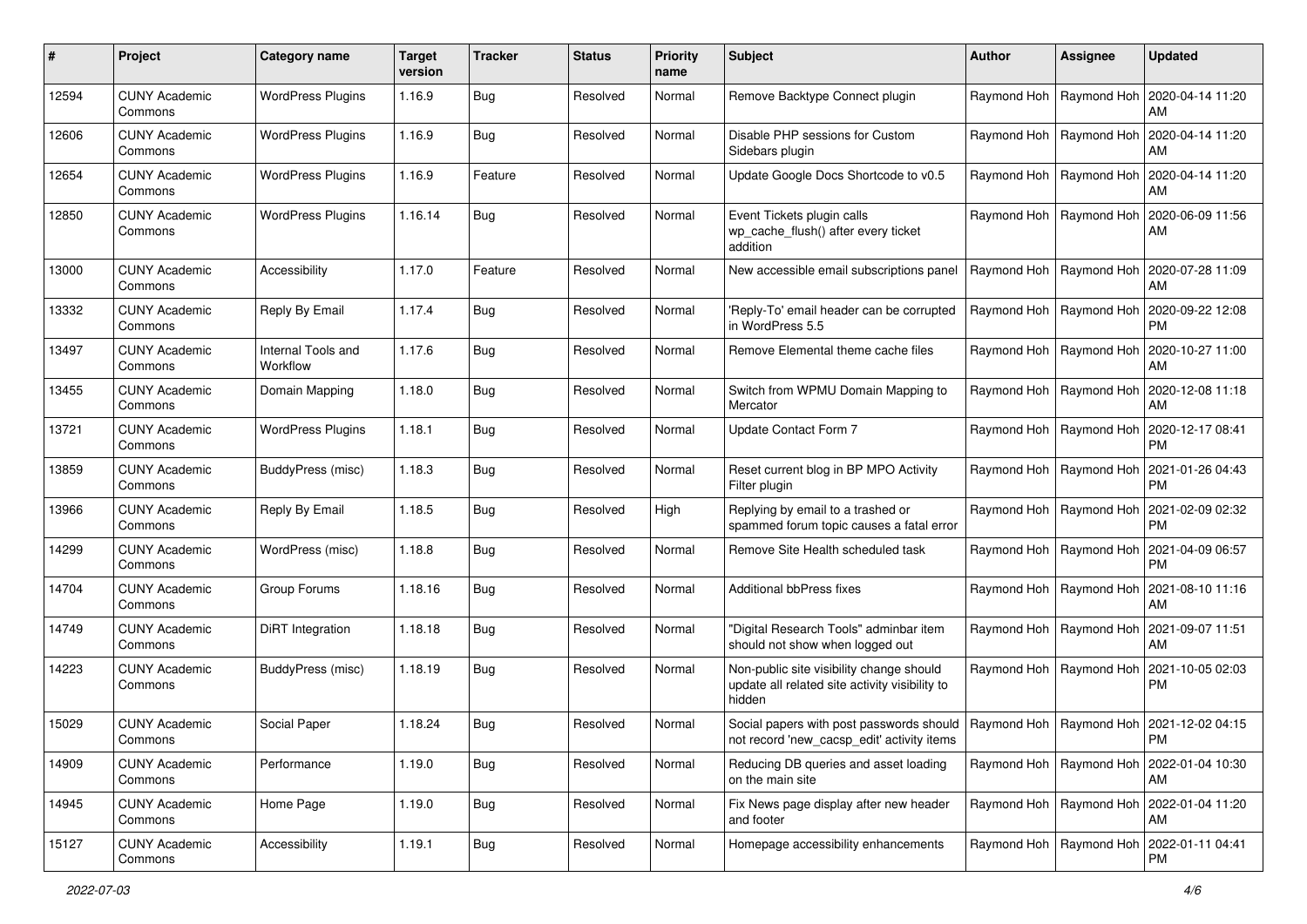| $\pmb{\sharp}$ | Project                               | Category name            | <b>Target</b><br>version | <b>Tracker</b> | <b>Status</b> | <b>Priority</b><br>name | <b>Subject</b>                                                                                    | <b>Author</b> | Assignee         | <b>Updated</b>                |
|----------------|---------------------------------------|--------------------------|--------------------------|----------------|---------------|-------------------------|---------------------------------------------------------------------------------------------------|---------------|------------------|-------------------------------|
| 15144          | <b>CUNY Academic</b><br>Commons       | Performance              | 1.19.1                   | Bug            | Resolved      | Normal                  | Move logged-in user checks for bbPress<br>BP Notification Grabber later down the<br>page          | Raymond Hoh   | Raymond Hoh      | 2022-01-11 04:41<br><b>PM</b> |
| 15145          | <b>CUNY Academic</b><br>Commons       | Layout                   | 1.19.1                   | Bug            | Resolved      | Normal                  | Sitewide footer navigation shows all<br>sub-menu items instead of just primary<br>ones            | Raymond Hoh   | Raymond Hoh      | 2022-01-04 08:09<br><b>PM</b> |
| 15175          | <b>CUNY Academic</b><br>Commons       | <b>BuddyPress (misc)</b> | 1.19.1                   | Bug            | Resolved      | Normal                  | "Load More" button not working correctly<br>on a user's "Commons Profile > Activity"<br>page      | Raymond Hoh   | Raymond Hoh      | 2022-01-11 04:41<br>PM        |
| 15213          | <b>CUNY Academic</b><br>Commons       | Layout                   | 1.19.2                   | Bug            | Resolved      | Normal                  | Layout for some group interior pages not<br>floating to the right                                 | Raymond Hoh   | Raymond Hoh      | 2022-01-24 06:59<br><b>PM</b> |
| 15215          | <b>CUNY Academic</b><br>Commons       | BuddyPress (misc)        | 1.19.2                   | <b>Bug</b>     | Resolved      | Normal                  | bbPress adds 'no-js' body CSS class, but<br>doesn't remove the class on all pages                 | Raymond Hoh   | Raymond Hoh      | 2022-01-25 11:33<br>AM        |
| 15216          | <b>CUNY Academic</b><br>Commons       | BuddyPress (misc)        | 1.19.2                   | Bug            | Resolved      | Normal                  | Blog posts and comments from private<br>sites shouldn't be visible in sitewide<br>activity stream | Raymond Hoh   | Raymond Hoh      | 2022-01-25 11:33<br>AM        |
| 15254          | <b>CUNY Academic</b><br>Commons       | <b>WordPress Plugins</b> | 1.19.3                   | Bug            | Resolved      | Normal                  | Event Tickets plugin can create new user<br>accounts and bypass BuddyPress<br>registration        | Raymond Hoh   | Raymond Hoh      | 2022-02-08 02:38<br>PM        |
| 15408          | <b>CUNY Academic</b><br>Commons       | Blogs (BuddyPress)       | 1.19.5                   | Bug            | Resolved      | High                    | Pagination broken on Sites Directory                                                              | Raymond Hoh   | Raymond Hoh      | 2022-02-22 12:48<br><b>PM</b> |
| 15480          | <b>CUNY Academic</b><br>Commons       | Home Page                | 1.19.5                   | Bug            | Resolved      | Normal                  | Ensure homepage caches are cleared<br>when blog posts are published on other<br>sites             | Raymond Hoh   | Raymond Hoh      | 2022-03-08 12:26<br>PM        |
| 15369          | <b>CUNY Academic</b><br>Commons       | Blogs (BuddyPress)       | 2.0.0                    | Design/UX      | Resolved      | Normal                  | "Add Site Icon" overlay on Sites Directory<br>page                                                | Raymond Hoh   | Raymond Hoh      | 2022-05-26 11:36<br>AM        |
| 15677          | <b>CUNY Academic</b><br>Commons       | BuddyPress (misc)        | 2.0.0                    | Bug            | Resolved      | Normal                  | Duplicate email template posts are being<br>created during a BuddyPress upgrade                   | Raymond Hoh   | Raymond Hoh      | 2022-05-26 11:36<br>AM        |
| 15700          | <b>CUNY Academic</b><br>Commons       | WordPress (misc)         | 2.0.0                    | Feature        | Resolved      | Normal                  | Add leave site functionality to "Dashboard<br>> My Sites" in admin area                           | Raymond Hoh   | Raymond Hoh      | 2022-05-26 11:36<br>AM        |
| 16296          | <b>CUNY Academic</b><br>Commons       | Home Page                | 2.0.2                    | <b>Bug</b>     | Resolved      | Normal                  | 'Visit Profile" link on Member Directory<br>page doesn't work properly                            | Raymond Hoh   | Raymond Hoh      | 2022-06-29 11:31<br>AM        |
| 16313          | <b>CUNY Academic</b><br>Commons       | Social Paper             | 2.0.2                    | Bug            | Resolved      | Normal                  | "My Papers" admin nav should be<br>removed for users without any papers                           | Raymond Hoh   | Raymond Hoh      | 2022-06-29 11:31<br>AM        |
| 11013          | <b>NYCDH Community</b><br><b>Site</b> |                          |                          | Bug            | Resolved      | Normal                  | Convert subdomain install to subdirectory<br>install                                              | Raymond Hoh   | Raymond Hoh      | 2019-05-21 11:07<br>AM        |
| 7825           | <b>CUNY Academic</b><br>Commons       | WordPress (misc)         | Not tracked   Bug        |                | Rejected      | High                    | WP Cron fails to spawn on production                                                              | Raymond Hoh   |                  | 2017-03-27 05:56<br><b>PM</b> |
| 13614          | <b>NYCDH Community</b><br>Site        |                          |                          | Maintenance    | Duplicate     | Normal                  | New version of Avada                                                                              | Raymond Hoh   | Jesse<br>Merandy | 2021-01-22 02:24<br>PM        |